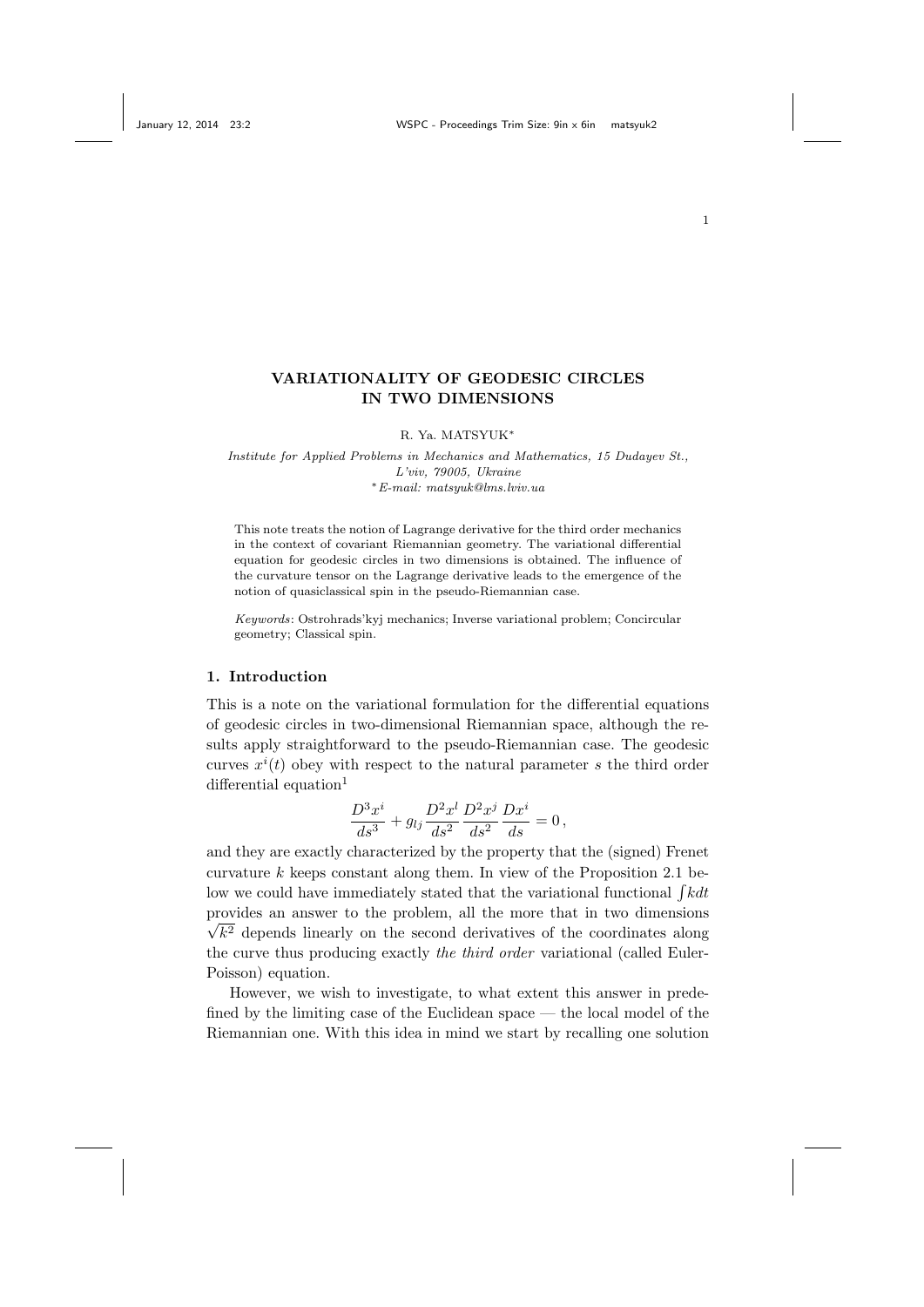of the invariant inverse variational problem in two-dimensional Euclidean space for a third order variational equation possessing the first integral  $k$ . Before proceeding further, it is necessary to agree about some notations and to recall some basic calculus on the second order Ehresmann velocity space  $T^2M\stackrel{\rm def}{=} J_0^2(\mathbb{R},M)$  of jets from  $\mathbb R$  to our manifold M starting at  $0\in\mathbb{R}$  (as possible source of references we can recommend, for example, Refs. 2–4)

### 2. Calculus on the higher order velocities space

Let  $u^i$ ,  $\dot{u}^i$  denote the standard fiber coordinates in  $T^2M$ . In case of an affine space M, we use the vector notations  $u, \dot{u}$  for that tuple. In future we shall profoundly also use another tuple of coordinates, namely,  $u, u'$ , where

$$
u^{\prime i} = \dot{u}^i + \Gamma^i_{lj} u^l u^j \tag{1}
$$

stands for the covariant derivative of  $u$ . Let us recall some operators acting in the algebra of differential forms, defined on the velocity spaces of the sequential orders:

• The total derivative:

$$
d_T f = u^i \frac{\partial f}{\partial x^i} + \dot{u}^i \frac{\partial f}{\partial u^i} + \ddot{u}^i \frac{\partial f}{\partial \dot{u}^i} \dots
$$

This is a derivation of degree zero and of the type  $d$ , *i.e.* who commutes with the exterior differential:  $dd_T = d_T d$ . k

• For each  $k = 1, 2, 3$ , let  $u_{(k)}^i =$  $\sum_{i=1}^{n} a_i^i, u^i_{(0)} = u^i, x^i_{(k)} = u^i_{(k-1)},$  and  $x_{(0)}^i = x^i$ . For each  $r = 0, 1, 2, 3, \ldots$ , we recall the following derivations of degree zero and of the type  $i$ , *i.e.* who produce zeros while acting on the ring of functions:

$$
\iota_r(f) = 0,
$$
  

$$
\iota_r(dx^i_{(k)}) = \frac{k!}{(k-r)!} dx^i_{(k-r)}, \text{ and } \iota_r(dx^i_{(k)}) = 0, \text{ if } r > k.
$$
 (2)

• The Lagrange derivative  $\delta$ :

$$
\delta = (\iota_0 - d_T \iota_1 + \frac{1}{2!} d_T^2 \iota_2 - \frac{1}{3!} d_T^3 \iota_3 + \ldots) d,
$$
\n(3)

who satisfies  $\delta^2 = 0$ .

Let some system of the third order ordinary differential equations  $\mathcal{E}_i(x^j, u^j, \dot{u}^j, \ddot{u}^j)$  be put in the shape of a covariant object  $\epsilon$ :

$$
\epsilon = \mathcal{E}_i(x^j, u^j, \dot{u}^j, \ddot{u}^j) dx^i.
$$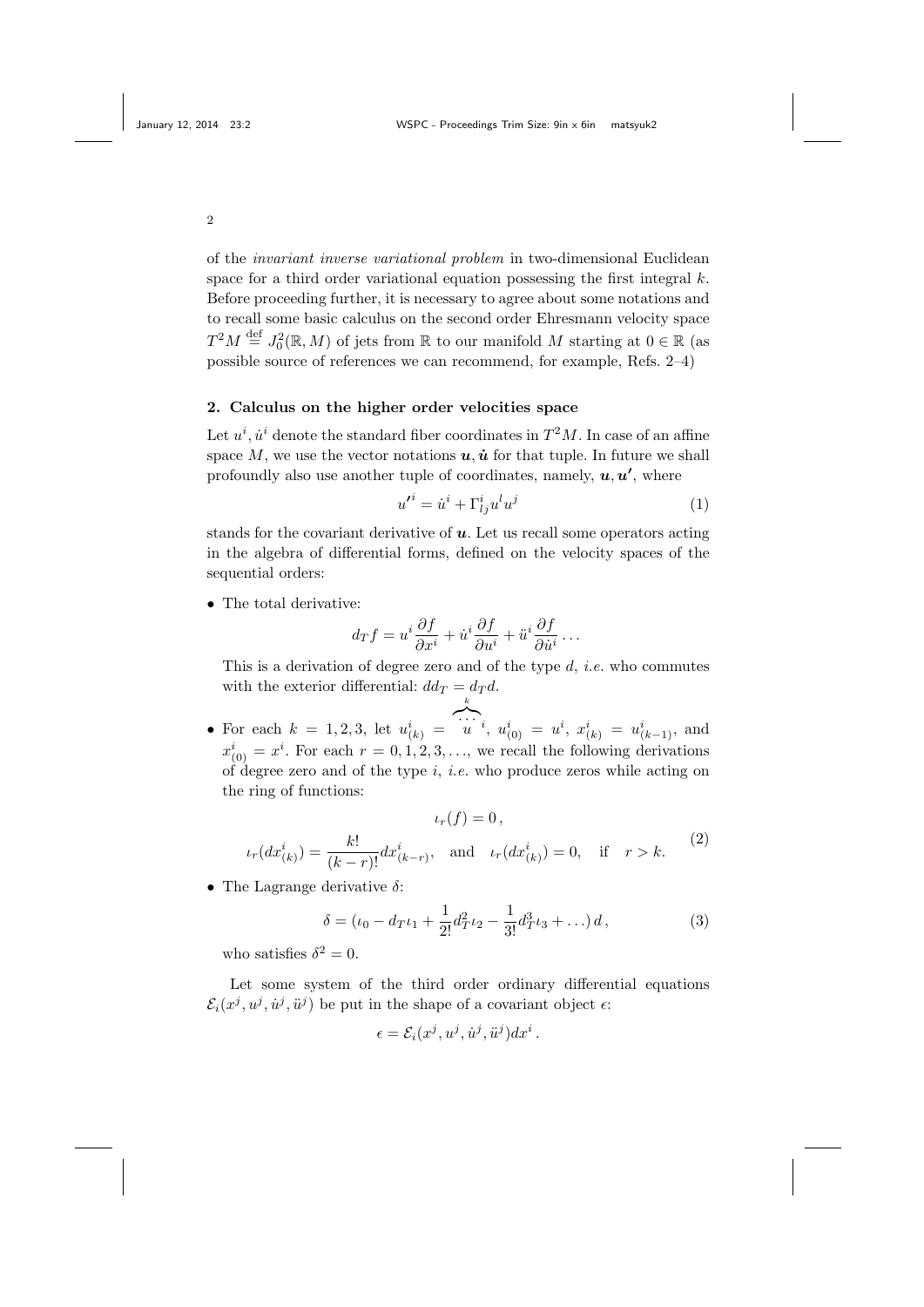The variationality criterion reads: If  $\delta \epsilon = 0$ , then the system  $\mathcal{E}_i$  is variational, *i.e.* locally there exists some function L, such that  $\epsilon = \delta L$ .

The left action of the prolonged group  $GL_{(2)}(\mathbb{R}) \stackrel{\text{def}}{=} \mathring{J}_0^2(\mathbb{R}, \mathbb{R})_0$  of parameter transformations (invertible transformations of the independent variable t) on  $T^2M$  gives rise to the so-called fundamental fields on  $T^2M$ :

$$
\zeta_1 = u^i \frac{\partial}{\partial u^i} + 2 \dot{u}^i \frac{\partial}{\partial \dot{u}^i}, \quad \zeta_2 = u^i \frac{\partial}{\partial \dot{u}^i}.
$$

A function  $f$  defined on  $T^2M$  does not depend on the change of independent variable  $t$  (so–called parameter–independence) if and only if

$$
\zeta_1 f = 0, \quad \zeta_2 f = 0. \tag{4}
$$

On the other hand, a function  $L$  defined on  $T^2M$  constitutes a parameter–independent variational problem with the functional  $\int L(x^j, u^j, \dot{u}^j)dt$  if and only if the following Zermelo conditions are satisfied:

$$
\zeta_1 L = L, \quad \zeta_2 L = 0. \tag{5}
$$

Let us introduce the generalized momenta:

$$
p_i^{(1)} = \frac{\partial L}{\partial \dot{u^i}}, \quad p_i = \frac{\partial L}{\partial u^i} - d_T p_i^{(1)}.
$$

These satisfy the relation:

$$
p^{(1)}{}_{i}du^{i} + p_{i}dx^{i} = \iota_{1}dL - \frac{1}{2}d_{T}\iota_{2}dL.
$$
 (6)

The Euler–Poisson equation is given by  $\delta L = 0$ , or, equivalently, by

$$
\dot{p}_i dx^i = \frac{\partial L}{\partial x^i} dx^i.
$$

The Hamilton function is given by:

$$
H = p_i^{(1)} \dot{u}^i + p_i u^i - L.
$$

Lemma 2.1.

$$
H = \zeta_1 L - d_T \zeta_2 L - L.
$$

**Proposition 2.1.** If a function  $L_{II}$  is parameter-independent and a function  $L_I$  constitutes a parameter-independent variational problem, then  $L_{II}$ is constant along the extremals of  $L = L_{II} + L_{I}$ .

Proof. By Lemma 2.1 and in course of the properties (4) and (5) we calculate  $H_{L_{II}+L_{I}} = \zeta_1(L_{II}+L_{I}) - d_T \zeta_2(L_{II}+L_{I}) - L = -L_{II}$ . But as far as the Hamilton function is constant of motion, so is the  $L_{\text{II}}$ .  $\Box$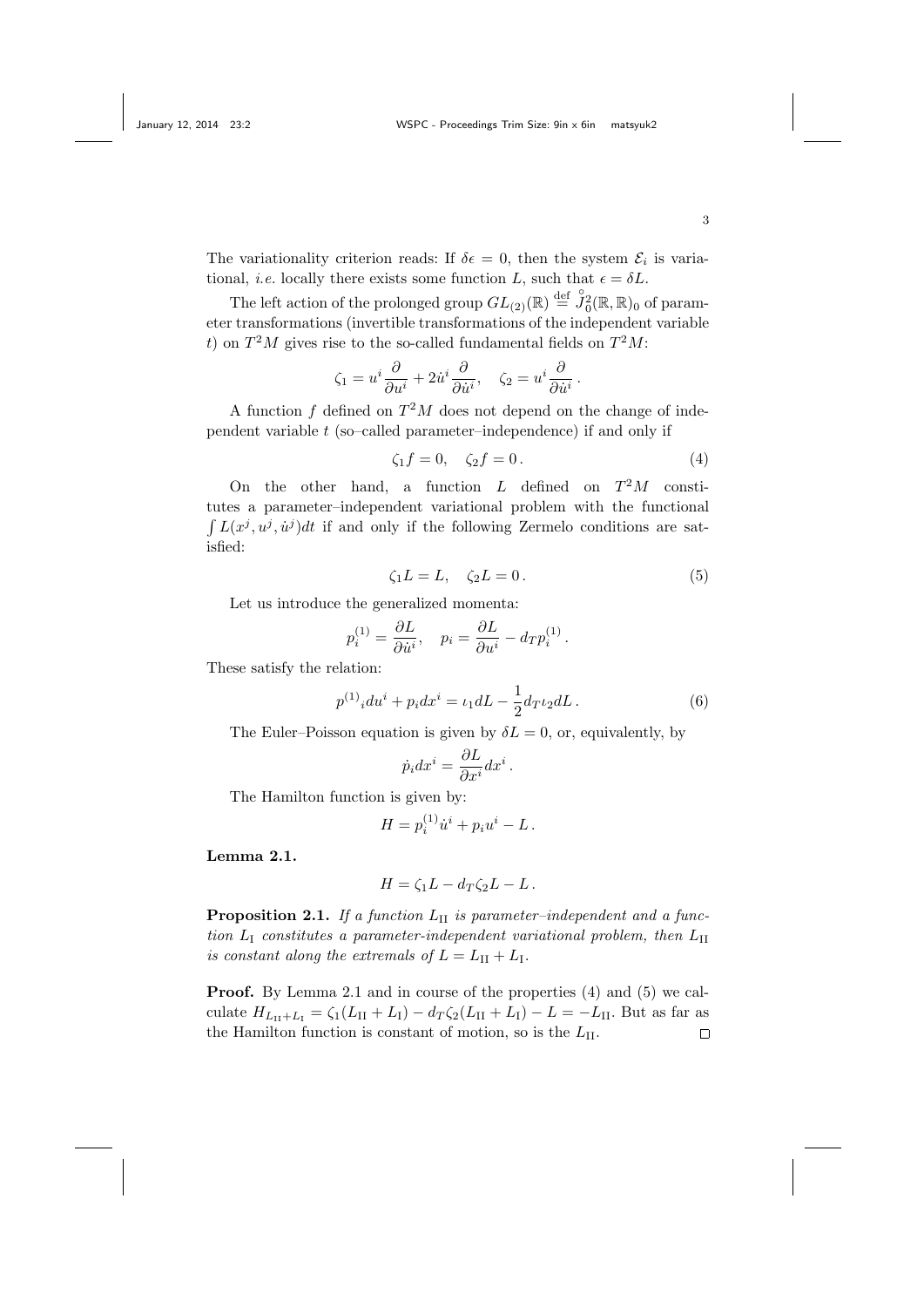### 3. The Lagrange derivative in Riemannian space

In Riemannian space with symmetric connection the covariant differential of a vector field  $\xi$  is a vector field valued semibasic differential form  $D\xi$ calculated according to the formula

$$
(D\xi)^i = d\xi^i + \Gamma^i_{lj}\xi^j dx^l. \tag{7}
$$

The fundamental application of the curvature tensor, from which this note profits, provides the commutator of the subsequent derivations, the one that substitutes the known Schwarz lemma:

$$
(D\boldsymbol{u})^{\prime i} = (D(\boldsymbol{u}^{\prime}))^{i} - R_{ljq}^{i} u^{j} u^{q} dx^{l}. \qquad (8)
$$

We also recall that, on the other hand, the first order derivations commute:

$$
(dx)' = D\mathbf{u}.
$$
 (9)

Given some local coordinate expression of a function,

$$
L(x^i, u^i, \dot{u}^i)
$$

we wish to introduce generalized momenta  $\pi_i$  and  $\pi^{(1)}_i$ , calculated with respect to the alternative set of coordinates in  $T^2M$ , namely,  $x^i, u^i, u'^i$ , where the transition functions are presented by (1).

# Definition 3.1. Let

$$
\pi^{(1)}{}_i = \frac{\partial L}{\partial u'}{}^i \,, \quad \pi_i = \frac{\partial L}{\partial u^i} - \pi^{(1)}{}'{}_i \,.
$$

Proposition 3.1. In Riemannian space the generalized momenta satisfy the relation, analogous to  $(6)$ :

$$
\boldsymbol{\pi}^{(1)}D\boldsymbol{u} + \boldsymbol{\pi}dx = \iota_1 dL - \frac{1}{2}(\iota_2 dL)'
$$

Proof. First let us calculate by the reason of formulas (2) and (1):

$$
\iota_1 d\mathbf{u} = dx, \quad \iota_1 d\mathbf{u'} = 2D\mathbf{u}, \quad \iota_2 d\mathbf{u'} = 2dx.
$$

For the differential of Lagrange function,

$$
dL = \frac{\partial L}{\partial x} + \frac{\partial L}{\partial u} du + \frac{\partial L}{\partial u'} du', \qquad (10)
$$

we then check:

$$
\iota_2 dL = 2 \, \frac{\partial L}{\partial \boldsymbol{u'}} dx \, .
$$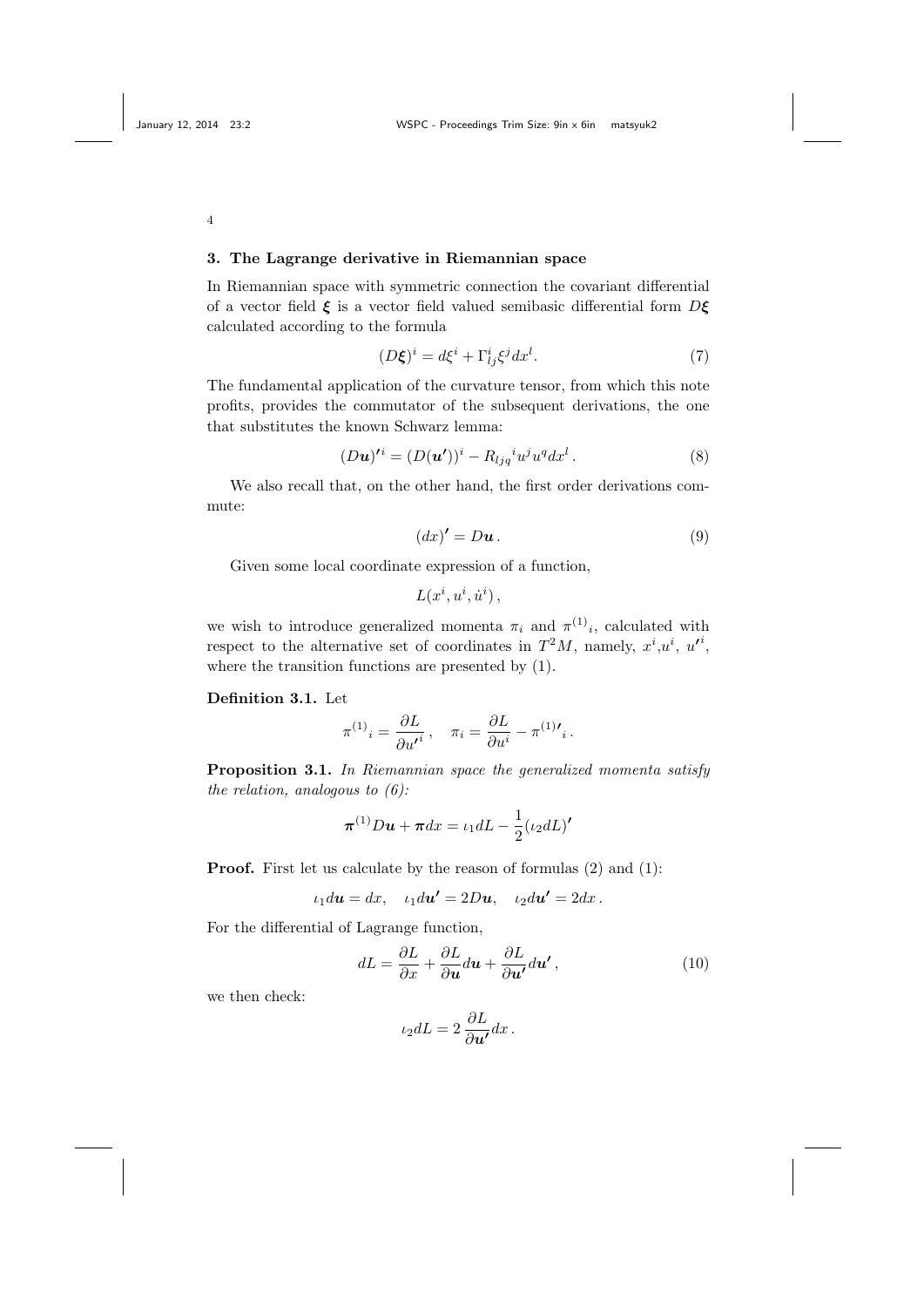Now calculate:

$$
\iota_1 dL = \frac{\partial L}{\partial u} dx + 2 \frac{\partial L}{\partial u'} Du
$$
  
=  $\frac{\partial L}{\partial u} dx + 2 \left( \frac{\partial L}{\partial u'} dx \right)' - 2 \left( \frac{\partial L}{\partial u'} \right)' dx$   
=  $\frac{\partial L}{\partial u} dx + (\iota_2 dL)' - 2 \left( \frac{\partial L}{\partial u'} \right)' dx$ ,

from where and from the Definition 3.1 it follows immediately that

$$
\pi dx = \iota_1 dL - (\iota_2 dL)' + \left(\frac{\partial L}{\partial u'}\right)' dx
$$
  
=  $\iota_1 dL - \frac{1}{2} (\iota_2 dL)' - \frac{1}{2} (\iota_2 dL)' + (\pi^{(1)})' dx$   
=  $\iota_1 dL - \frac{1}{2} (\iota_2 dL)' - (\pi^{(1)} dx)' + (\pi^{(1)})' dx$   
=  $\iota_1 dL - \frac{1}{2} (\iota_2 dL)' - \pi^{(1)} Du$ 

by virtue of (9).

Proposition 3.2. In Riemannian space the Euler–Poisson equation for a second order Lagrange function reads:

$$
\boldsymbol{\pi}' dx + \pi^{(1)}{}_i R_{ljq}{}^i u^j u^q dx^l = \frac{\partial L}{\partial x^l} dx^l - \frac{\partial L}{\partial u^i} \Gamma^i_{lj} u^j dx^l - \frac{\partial L}{\partial u'^i} \Gamma^i_{lj} u'^j dx^l \quad (11)
$$

Proof. From  $(3)$  and from Proposition 3.1 we obtain

$$
\delta L = \iota_0 dL - d_T(\pi dx + \pi^{(1)} Du).
$$

While the expression in the parenthesis constitutes a geometrical invariant, it is possible to replace  $d_T$  by the covariant derivative, after what by direct calculation we obtain in virtue of (9) and of (8):

$$
\delta L = \iota_0 dL - (\pi dx + \pi^{(1)} D\mathbf{u})' = \iota_0 dL - \pi' dx - (\pi + \pi^{(1)}') D\mathbf{u} - \pi^{(1)} (D\mathbf{u})'
$$

$$
= \iota_0 dL - \pi' dx - \frac{\partial L}{\partial \mathbf{u}} D\mathbf{u} - \pi^{(1)}{}_i (D(\mathbf{u}')^i - R_{ljq}{}^i u^j u^q dx^l) ,
$$

and the proof ends by substituting (10) into  $i_0 dL \equiv dL$  here and by applying (7). $\Box$ 

5

 $\Box$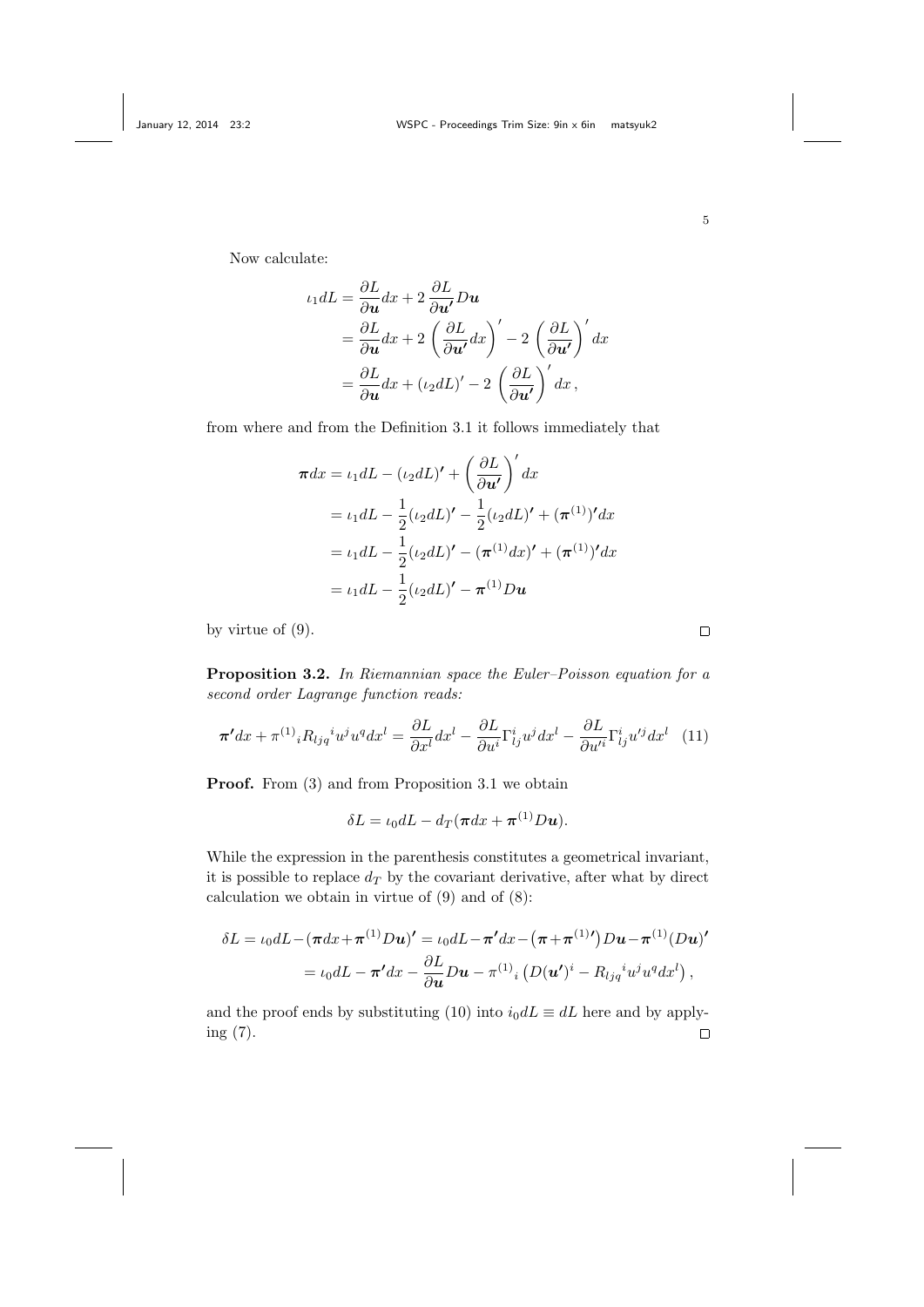### 4. The two-dimensional variational concircular geometry

As promised, we first cite one result, concerning the invariant inverse variational problem in two dimensional Euclidean space.<sup>5</sup>

Proposition 4.1. Let some system of third order differential equations

$$
\mathcal{E}_i(x^j, u^j, \dot{u}^j, \ddot{u}^j) = 0 \tag{12}
$$

satisfy the conditions:

(i)  $\delta \mathcal{E}_i dx^i = 0$ 

(ii) The system  $(12)$  possesses Euclidean symmetry

(iii) The Euclidean geodesics  $\dot{u} = 0$  enter in the set of solutions of (12) (iv)  $d_T k = 0$  along the solutions of (12)

Then

$$
\mathcal{E}_i = \frac{e_{ij}\ddot{u}^j}{\|\mathbf{u}\|^3} - 3\,\frac{(\dot{\mathbf{u}}\cdot\mathbf{u})}{\|\mathbf{u}\|^5}e_{ij}\dot{u}^j + m\,\frac{\|\mathbf{u}\|^2\dot{u}_i - (\dot{\mathbf{u}}\cdot\mathbf{u})u_i}{\|\mathbf{u}\|^3}.
$$

This system may be obtained from the Lagrange function

$$
L = \frac{e_{ij}u^i\dot{u}^j}{\|\mathbf{u}\|^3} - m\|\mathbf{u}\|.
$$
 (13)

The first addend in (13) is sometimes called the signed Frene curvature in E 2 . This, along with the observation that in two dimensional Riemannian space the Frenet curvature

$$
k = \frac{\left\| \boldsymbol{u} \wedge \boldsymbol{u}' \right\|}{\left\| \boldsymbol{u} \right\|^3} = \pm \frac{\ast \left( \boldsymbol{u} \wedge \boldsymbol{u}' \right)}{\left\| \boldsymbol{u} \right\|^3}
$$
(14)

depends linearly on  $u'$  and thus produces at most third order Euler–Poisson equation, suggests the next assertion, based on Proposition 2.1:

**Proposition 4.2.** The variational functional  $\int (k - m ||u||) dt$  produces geodesic circles in two dimensional Riemannian space.

It remains to calculate the Euler–Poisson expression for the Lagrange function (14). In the process of calculations it is convenient to profit from the exeptional properties of vector operations in two dimensions. Namely, the following two relations for arbitrary vectors hold:

$$
(\boldsymbol{a}\wedge\boldsymbol{b}){\boldsymbol{\cdot}}(\boldsymbol{v}\wedge\boldsymbol{w})=\pm\left\|\boldsymbol{a}\wedge\boldsymbol{b}\right\|\left\|\boldsymbol{v}\wedge\boldsymbol{w}\right\|,
$$

and

$$
\|\boldsymbol{a}\wedge\boldsymbol{b}\|( \boldsymbol{b}\cdot\boldsymbol{c})+\| \boldsymbol{b}\wedge\boldsymbol{c}\|(\boldsymbol{a}\cdot\boldsymbol{b})=\|\boldsymbol{a}\wedge\boldsymbol{c}\|(\boldsymbol{b}\cdot\boldsymbol{b})\,.
$$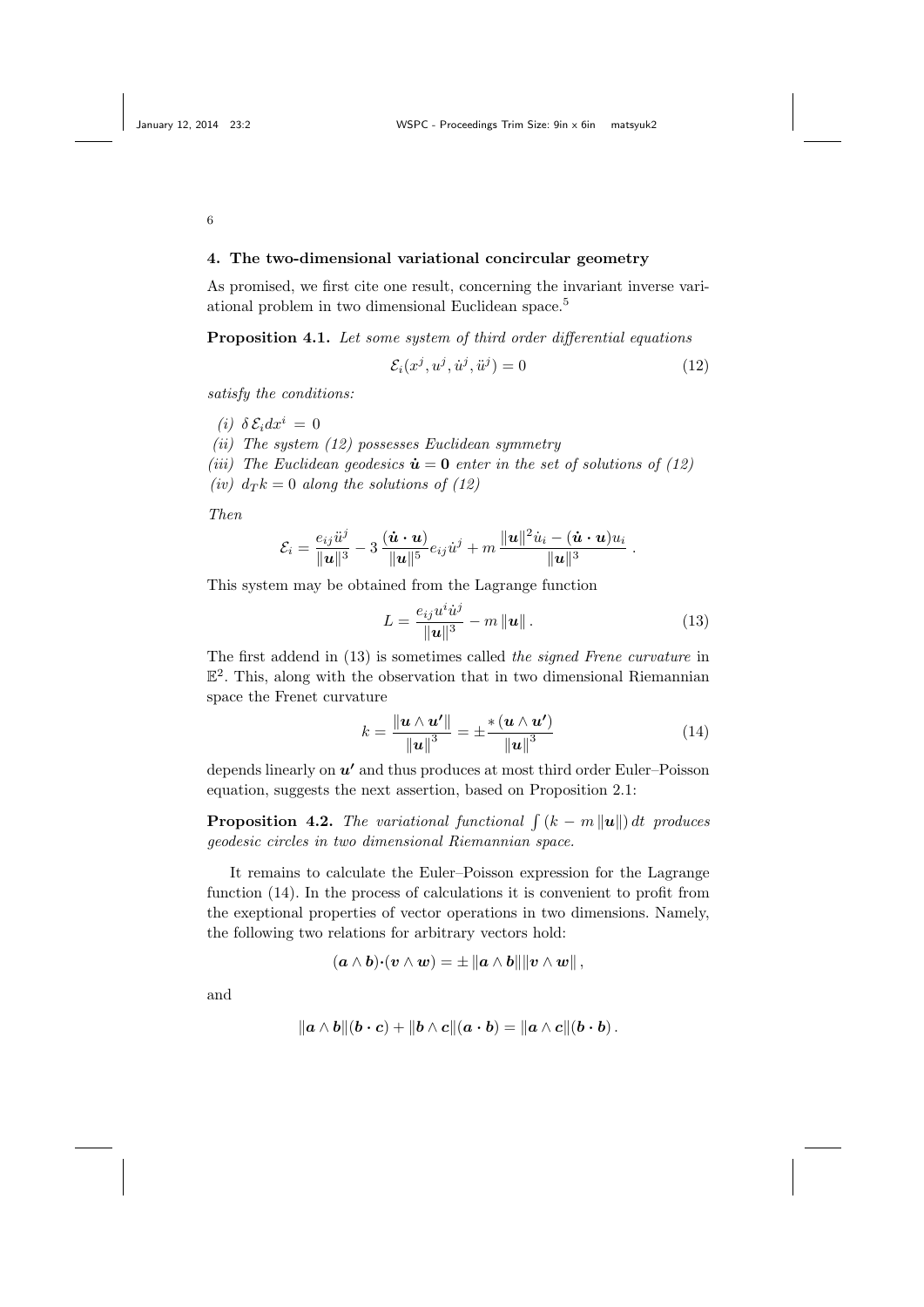The above simplifications bring much release to otherwise very laborious calculations.

We start with the momentum  $\boldsymbol{\pi}^{(1)}$ :

$$
\pm \pi^{(1)} dx = -\frac{(dx \wedge \mathbf{u}) \cdot (\mathbf{u} \wedge \mathbf{u'})}{\|\mathbf{u}\|^3 \|\mathbf{u} \wedge \mathbf{u'}\|} = -\frac{\|dx \wedge \mathbf{u}\|}{\|\mathbf{u}\|^3};
$$

$$
\pm \pi^{(1)} dx = -\frac{\|dx \wedge \mathbf{u'}\|}{\|\mathbf{u}\|^3} + 3\frac{\|dx \wedge \mathbf{u}\|}{\|\mathbf{u}\|^5} (\mathbf{u} \cdot \mathbf{u'}).
$$

Based on Definition 3.1 we now calculate  $\pi$ :

$$
\pm \pi dx = 2 \frac{\|dx \wedge u'\|}{\|u\|^3} - 3 \frac{\|dx \wedge u\| (u \cdot u')}{\|u\|^5} - 3 \frac{(dx \cdot u) \|u \wedge u'\|}{\|u\|^5} = -\frac{\|dx \wedge u'\|}{\|u\|^3}
$$

In terms of the Hodge star operator the derivative of the momentum  $\pi$  may be put in the form

$$
\pi' = \frac{iu''}{\|u\|^3} - 3 \frac{iu'}{\|u\|^5} (u \cdot u'),
$$

which agrees with the flat Euclidean case.

For the Lagrange function (14) it is easy to verify that

$$
\frac{\partial k}{\partial x^l}dx^l - \frac{\partial k}{\partial u^i}\Gamma^i_{lj}u^jdx^l - \frac{\partial k}{\partial u'^i}\Gamma^i_{lj}u'jdx^l = 0.
$$

The proof consists in direct calculations and founds on the skew-symmetric property of the Christoffel symbols in Riemannian geometry:

$$
g_{jl}\Gamma_{qi}^l + g_{il}\Gamma_{qj}^l = \frac{\partial g_{ij}}{\partial x^q}.
$$

Going back to the Euler–Poisson equation  $(11)$  it is now facile to obtain the variational equation for the full Lagrange function  $L = k - m||u||$ :

$$
-\frac{iu''}{\|u\|^3}+3\,\frac{iu'}{\|u\|^5}(u\cdot u')\,+m\,\frac{\|u\|^2u'-(u'\cdot u)u}{\|u\|^3}=\pi^{(1)}{}_iR_{ljq}{}^i u^j u^q.\quad (15)
$$

The term on the right in pseudo-Riemannian case physically may be interpreted as a spin force<sup>7</sup> if, following Ref. 6, we formally introduce spin tensor as  $S = (\boldsymbol{u} \wedge \boldsymbol{u}')$ .

In fact, one checks that in terms of the tensor  $S$  the right hand side of equation (15) may be rewritten as  $\frac{R_{ljqi}u^j S^{qi}}{||u||}$  $\frac{1}{\|u\|\|u\wedge u'\|}.$ 

## 5. Acknowledgments

This work was supported by the Grant GACR  $201/06/0922$  of Czech Science Foundation.